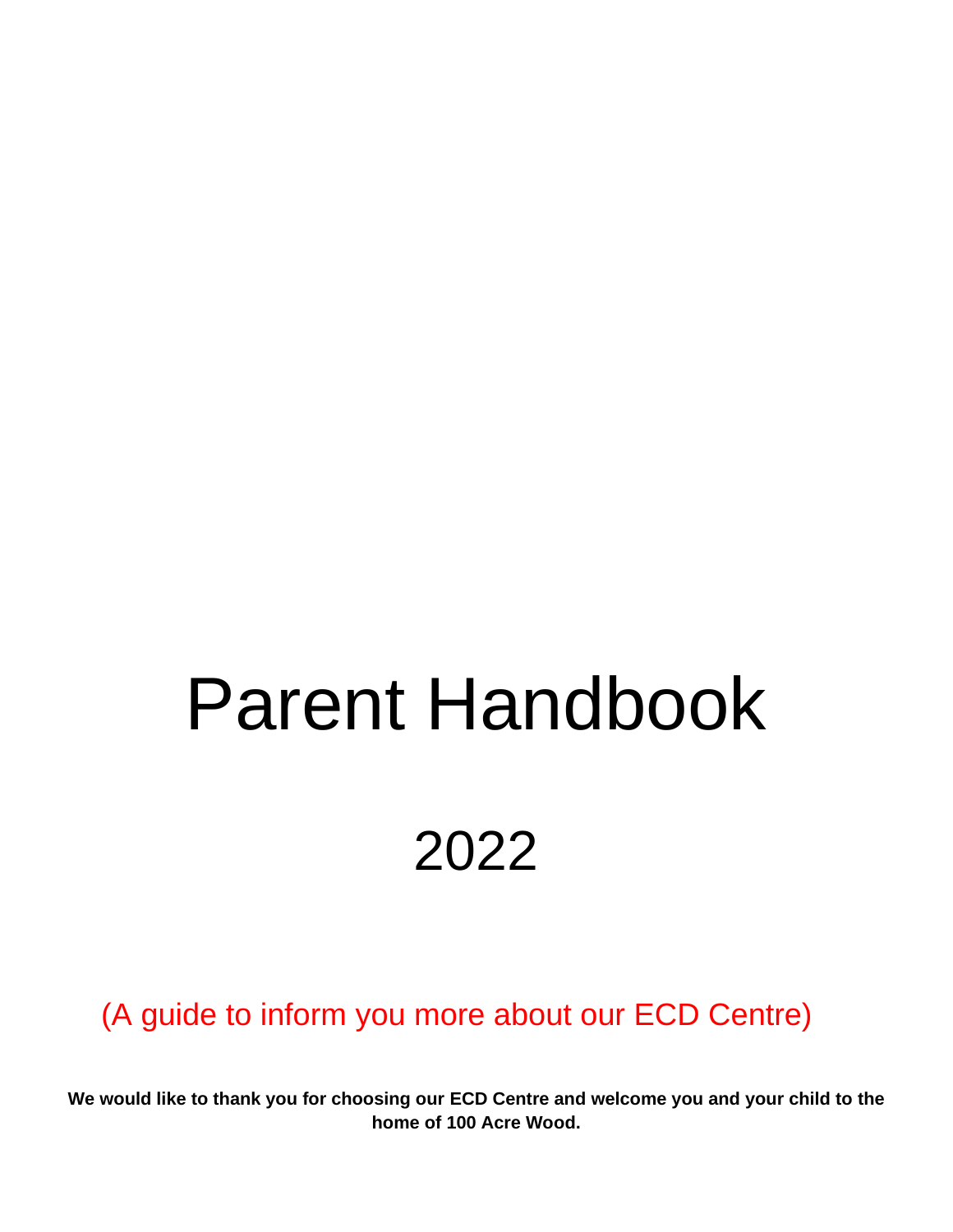#### **Our address:**

59 - 61 Forest Drive, Pinelands, 7405

Telephone number: 0613690124

We hope this handbook answers your questions and gives you information necessary to feel comfortable and confident in allowing us to care for your child.

This ECD Centre has been in existence for 15 years which operates under a principal – Shelley Schram. 100 Acre Wood ECD Centre is a licensed establishment with the Department of Social Development and the Cape Town City Council. Registration number: 15/5/13/2/2 C 8140.

# **Philosophy**

We believe that Childcare is an extension of the Family Unit. Each family is important and we aim to support parents in the care and upbringing of their children in a happy and homely atmosphere.

We will provide a safe and nurtured environment in which to encourage, stimulate and develop individual growth.

#### **We believe that children should:** -

- Always feel safe, happy and comfortable
- Have opportunities to seek challenges as part of their exploration within a safe environment
- Be given the opportunity to experience a programme aimed at developing the child physically, emotionally, imaginatively, socially and intellectually
- Have opportunities to express their feelings
- Have opportunities to be involved in activities that develop a positive self-concept and confidence in themselves
- Be able to grow in independence and respect the rights of others
- Develop an appreciation of the wider community through involvement of community, home and our ECD Centre.
- Be encouraged to be involved in the care of the environment
- Be taught to be loving, caring and to respect individual differences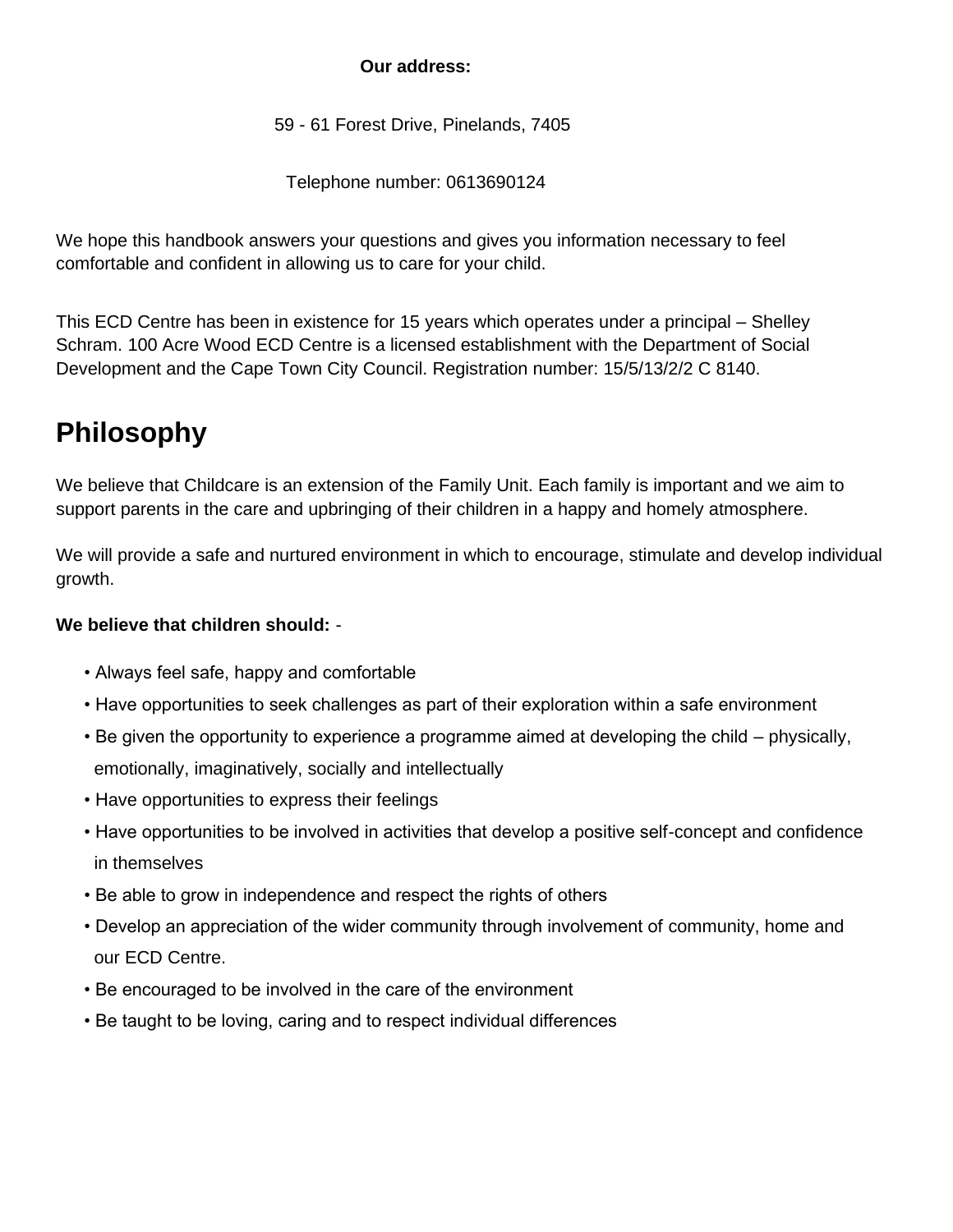#### **100 Acre Wood ECD Centre achieves this philosophy by:** -

- Recognizing that each child is an individual
- Providing a Quality Developmental Programme within the context that learning and play should be fun
- Employing caring, appropriately Qualified and Experienced staff who can meet the varying needs of children
- Providing facilities of a high standard located within a healthy environment
- Ensuring that Parents have the opportunity to discuss their children's needs with Staff
- Providing children with nutritional and inviting meals

#### Classes

We have 8 classes in total.

## Program

As we continuously strive to improve your child's experience at the ECD Centre, we have introduced our GROW programme in all of the classes. We implemented this programme in March 2014 and the results have been fantastic.

The GROW programme is a theme-based curriculum tailored specifically to each of your child's everyday experiences. It is a curriculum that is widely used for the foundation years and provides a structured learning approach throughout all the classes. The GROW programme has clearly defined milestones that we encourage all of our children to reach throughout the year.

While this curriculum allows our children to develop naturally, it also provides a very balanced foundation. It allows your child to enjoy the various fun activities throughout the day.

Through play, children learn what no one can teach them. They are able to develop skills such as independence, resourcefulness, curiosity, creativity and responsibility. Play is a child's work!

Our ECD Centre provides age- appropriate areas for dramatic play, arts and crafts, science and nature and discovery, sensory exploration and block play, shelf toys, puzzles, fine motor and books. Our gross motor activities and outdoor play provide opportunities for running and jumping and the development of gross motor skills.

During free play the children can choose their own activities according to their interests. Special field trips and community visitors will be offered. The daily schedule is available for your viewing in each of the classes.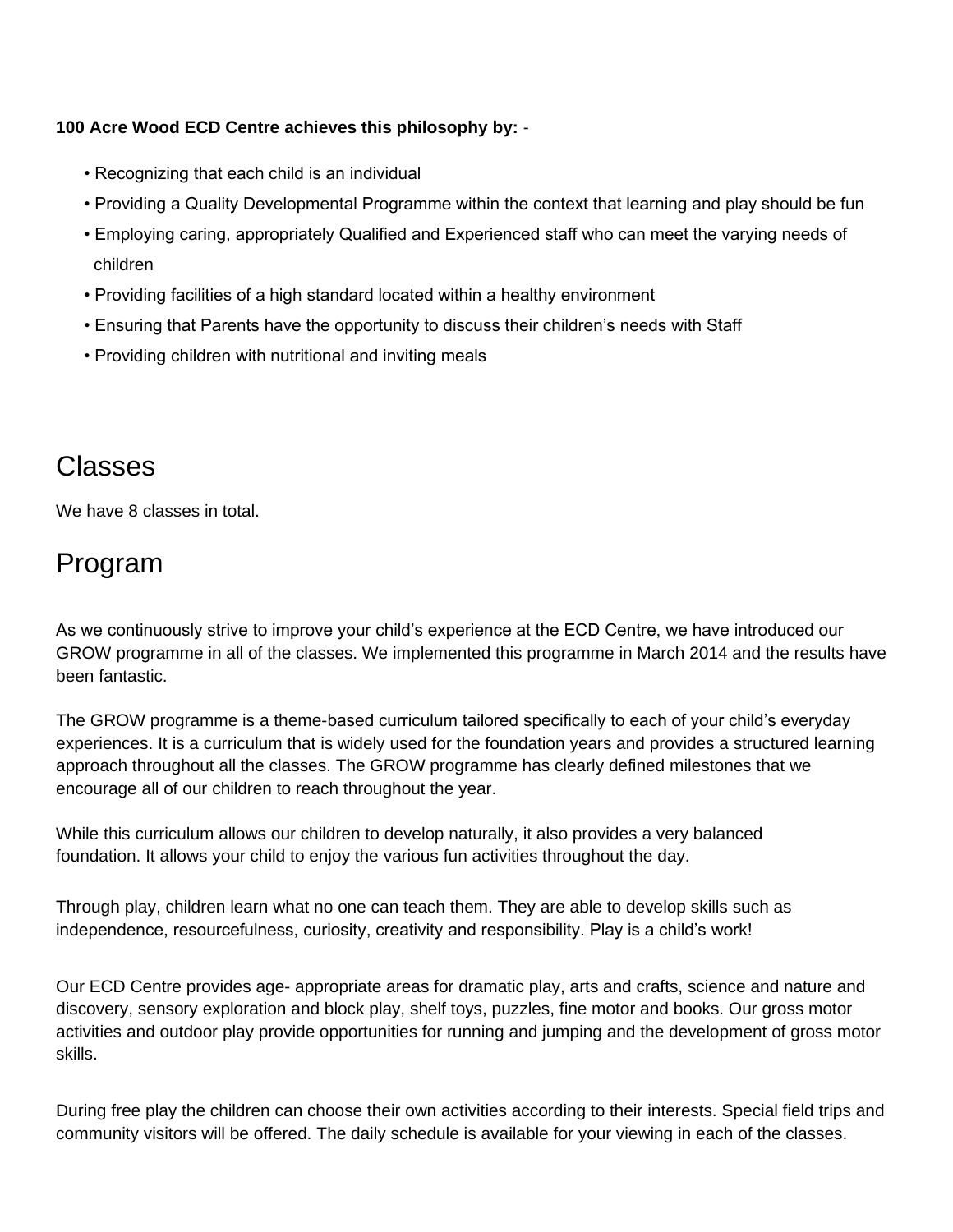Creative projects are filed in their file. This file gets sent home at the end of the year. We do however send 'masterpieces' home regularly with your child. Please watch for these. Take it home to enjoy with them. They are very proud to share.

Morning ring takes place every morning and is presented in micro-groups. These micro-groups are very beneficial, as they allow our teachers to give more one on one attention to our children. During ring time we focus on our weekly theme, literacy and numeracy. We make these lessons as fun and concrete as possible.

## **Extra-activities**

Extra-activities are offered during the week.

Aqua Crazy - Tuesdays

Dance Mouse (2 – 5 years) – Wednesdays

Music for Mini's  $(2 – 5$  years) - Wednesdays

Sports Hub  $(2 - 3 \text{ years})$  - Thursdays

Heart Matters (4 – 5 years) - Fridays

# **Staff**

Our staff are trained, qualified teachers accredited in the Early Childhood Education Course with all possessing a Level 4 accreditation and some studying further towards their Level 5. Our manager, Lauren Keyser, is a qualified Foundation Phase teacher with 12 years of teaching experience. All staff are First Aid and CPR Certified. Our ECD Centre supports staff training and development as an opportunity for improving current work performance, providing enrichment, and preparing individuals to meet future organizational needs.

Our staff are trained to deal with any difficulty that may develop during the day*.* They will help your child explore the world through various activities. They will also help your child learn acceptable behaviour in an atmosphere of warmth and caring. Please feel free to approach the staff with any questions or concerns you may have.

You will also find the Owner/Principal, Shelley Schram, ensuring the smooth running of the ECD Centre. The principal is there to assist and advise staff as well as to help the parents with any questions or concerns.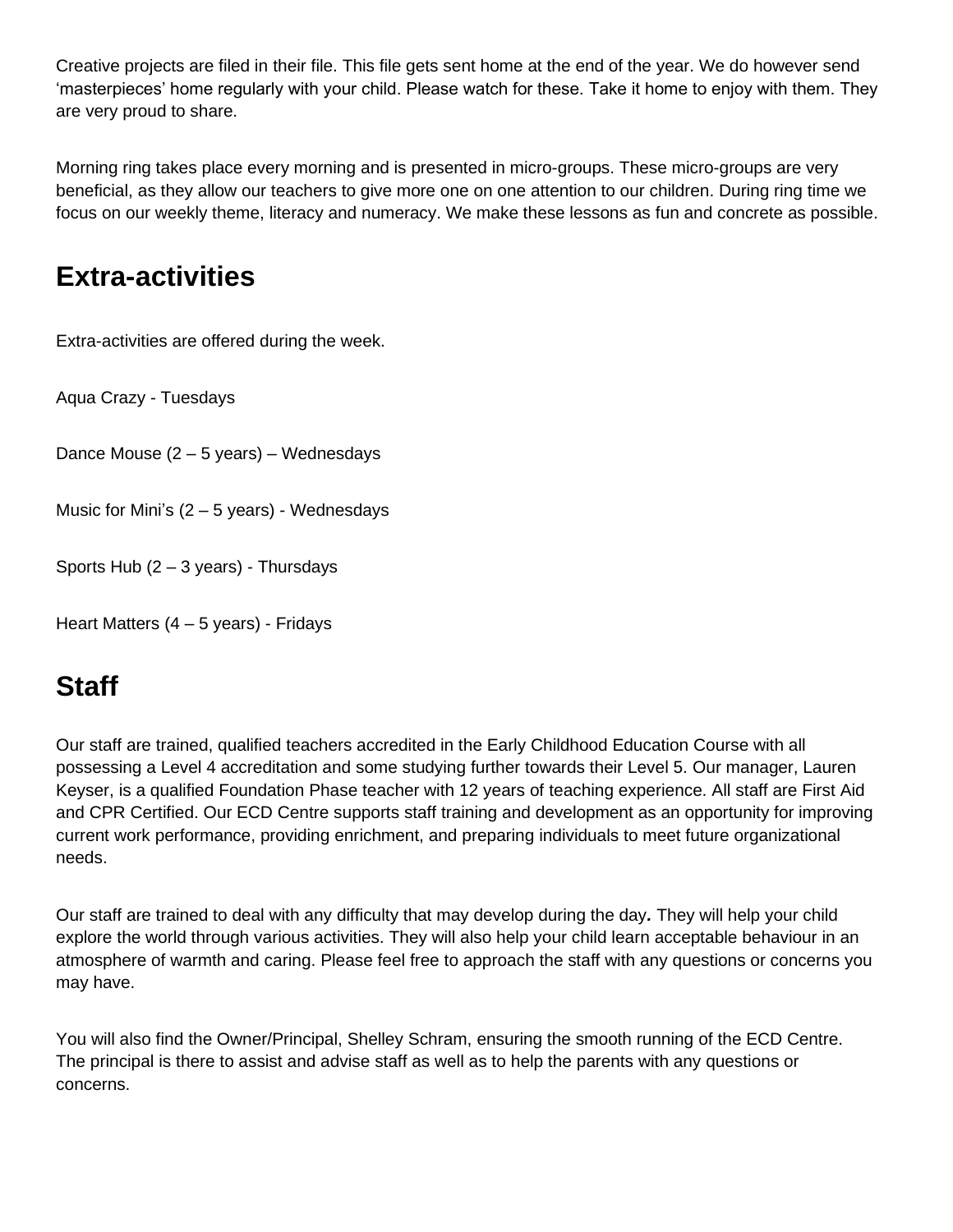# **Emotional Development and Child Guidance**

Child guidance is maintained through careful, active supervision, setting clear limits and giving age appropriate explanations. Teachers approach discipline in a positive manner, using praise and attention to encourage desirable behaviours. Teachers treat each child as a unique individual and are fair, firm and consistent. We encourage children to accept the consequences of their behaviour and we engage in problem solving alternatives where age appropriate. Methods used include:

- 1. REDIRECTION: guiding a child into acceptable options
- 2. LOGICAL AND NATURAL CONSEQUENCES: making the child aware of the results of their actions
- 3. LIMIT SETTING: teachers develop boundaries for the children, either as a group or individually according to the situation
- 4. MODELING: demonstrating appropriate ways to the children
- 5. PROVIDING CHOICES: teachers outline appropriate choices and children are encouraged to make decisions for themselves
- 6. ANTICIPATING: teachers plan and prepare the environment in such a manner to avoid conflict
- 7. IGNORING: some inappropriate behavior can be ignored and more attention paid to appropriate behaviour
- 8. REFLECTION TIME: a child may be removed from a situation that is distressing them for a short period of time

We at Hundred Acre Wood try to stress two main patterns of behaviour – respect for other people and respect for property. As a result we do not allow children to hit or shove other children or verbally abuse them. We also stress that they treat material possessions with respect. There is a difference between playing hard, and using a toy for a purpose for which it was not intended. For example, books are for looking at, not tearing pages out of. Occasionally children do not behave in respectful ways. We first remind them of the proper behaviour. If the behaviour is repeated, a "time out" chair is used. The amount of time a child sits in "time out" varies according to his age. One minute per year of age is the most effective length of time, but this amount will never exceed five minutes, even if the child is more than five years old.

When his/her "time out" is up, we talk to the child (by now he has calmed down) and try to explain why that behaviour was inappropriate. We might ask, "What might happen if we continue to throw toys?" The appropriate answers usually come out – something might get broken – the toy might break, someone might get hit by the toy. If a child still has not calmed down or is really belligerent at this point we try to separate him/her from the other children with a quiet activity (book, puzzle etc). We skip the "reminder" and go straight to "time out" if the offence involves hitting or otherwise physically abusing another child. If a child continues to abuse a certain toy the privilege of playing with that toy may be taken away from him/her for a period of several minutes up to the rest of the day. If the whole group of children is engaged in this, the toy will be considered "closed" for a while. If a child continues to behave inappropriately, we will talk to you about it. Hopefully these two types of behaviours are ones you want your child to adopt, so they will be reinforced at home. If that is the case, we shouldn't have any major problems!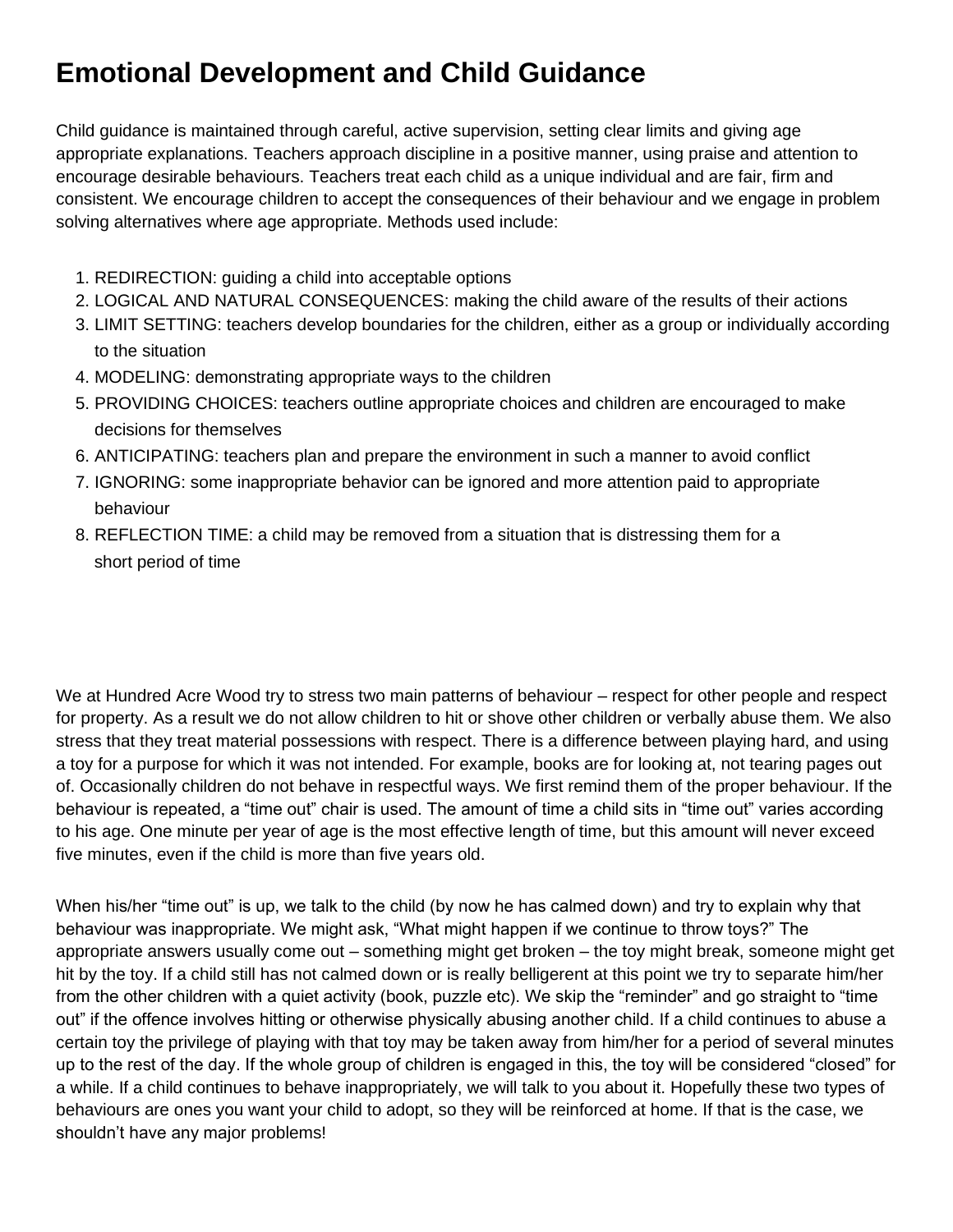Children are never punished for lapses in toilet training or for accidents (spilled juice, for example). In the case of the latter, we will have the child help us clean up, if possible, not for punishment, but to help teach responsibility.

**PUNISHMENT THAT IS HUMILIATING OR FRIGHTENING TO A CHILD, SUCH AS HITTING, SPANKING, SHAKING, VERBAL OR SEXUAL ABUSE, WITHHOLDING OR FORCING FOOD OR PUNISHMENT FOR LAPSES IN TOILET TRAINING AND OTHER FORMS OF PHYSICAL PUNISHMENT ARE PROHIBITED. THESE FORMS OF PUNISHMENT WILL NEVER BE USED, EVEN AT THE REQUEST OF THE PARENT.** 

### **Health and Safety**

As part of the enrolment process, all children must be up to date with their required immunizations prior to starting. Updates must be given to the principle as immunizations are completed and yearly as required.

To maintain a good standard of health, a Daily Health Check is completed upon each child's arrival at the ECD Centre. Children showing signs of a communicable disease such as pink eye, vomiting, 2 or more bouts of diarrhoea, fever, undiagnosed rash/skin disease, must be kept at home until diagnosed by a physician. Should a child become ill during the day he/she will be supervised away from the other children and the principle will use their discretion in deciding if the parent should be contacted and if the child is sent home.

Should the child need to be sent home it is the parent's responsibility to pick up their child or to make arrangements for them to be picked up. Our ECD Centre is not equipped to attend to the needs of a sick child.

Please notify the ECD Centre if your child has been exposed to any communicable disease whether or not they are showing any symptoms. A sign will be posted to report any communicable disease to the parents.

Accidents and young children seem to go together. Children often fall and always seem to have bumps and scrapes. If your child gets hurt at the ECD Centre a written report will be completed and shown to you for you to sign in acknowledgment and this will then be placed in your child's file. If there is a serious accident that results in the need for medical attention, the ECD Centre will contact you and arrangements will be made for you to pick up your child or meet the staff at the emergency facility. If you cannot be reached, we will contact your emergency contact.

Vincent Pallotti Hospital is a 2 minute drive away. A doctor is available close by for emergencies.

Please note: There are security camera's in each of the classrooms as well as air conditioners and electric fencing around both properties. We also do Fumigation to both properties quarterly.

#### **Upon registration an emergency contact, other than the parents – MUST be given on the enrolment form. In an emergency staff will always attempt to contact the parents first**.

A random monthly evacuation drill is conducted as part of our program. Children are oriented to the procedure within their first week of attending our program as to ensure their safe retreat. In the event of a building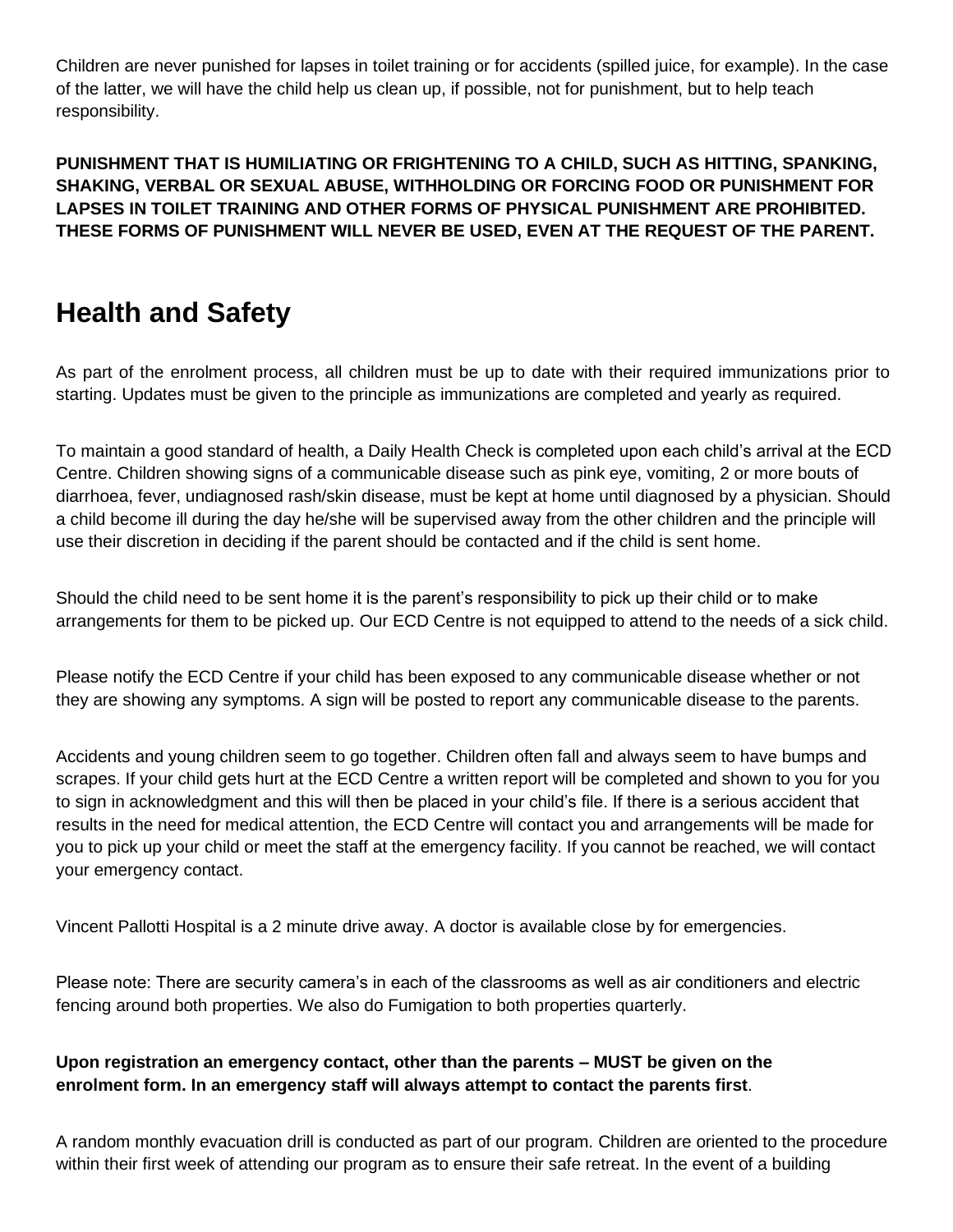evacuation we have an assembly point (clearly signed) at the front of the house. Fire drill procedures are situated in each of the classes.

*We ask that you assist us in providing a safe environment for the children by ensuring that your child does not bring balloons (either inflated or deflated), toys with small pieces or anything which may be a hazard to the young children at the ECD Centre .* 

## **Medication**

Please note that no medication will be administered at the ECD Centre unless arrangements have been made with the teacher.

If your child is on chronic medication – parents are to complete the form available at the ECD Centre.

## **Sun Protection**

Please ensure sun protection is put on your child before he/she comes to school during the warm weather. Parents are encouraged to supply a hat each day. Please see list of requirements.

# **Nutrition**

Wholesome, nutritious lunches and snacks (morning and afternoon) are provided for the children. Menus for the current week are posted on the notice board at the entrance to the classrooms. Needs and allergies of your children should be discussed with the teacher/principle prior to enrolment. Please do not send sweets, gum and other junk food to school with your child. Think healthy. Your co-operation is greatly appreciated. **PLEASE DO NOT SEND FOOD ITEMS THAT CONTAIN NUTS OR MAY CONTAIN TRACES OF NUTS** 

## **Clothing and Possessions**

#### *If your child isn't dirty at the end of the day, give them back to us because they haven't played hard enough to learn anything!*

Playing and learning is hard dirty work. Here are some clothing tips to help your child play and learn:

▪ make sure your child knows it is ok to get dirty. Children often refuse to take part in a messy activity because they are afraid they will get dirty

▪ dress your child in comfortable, washable clothes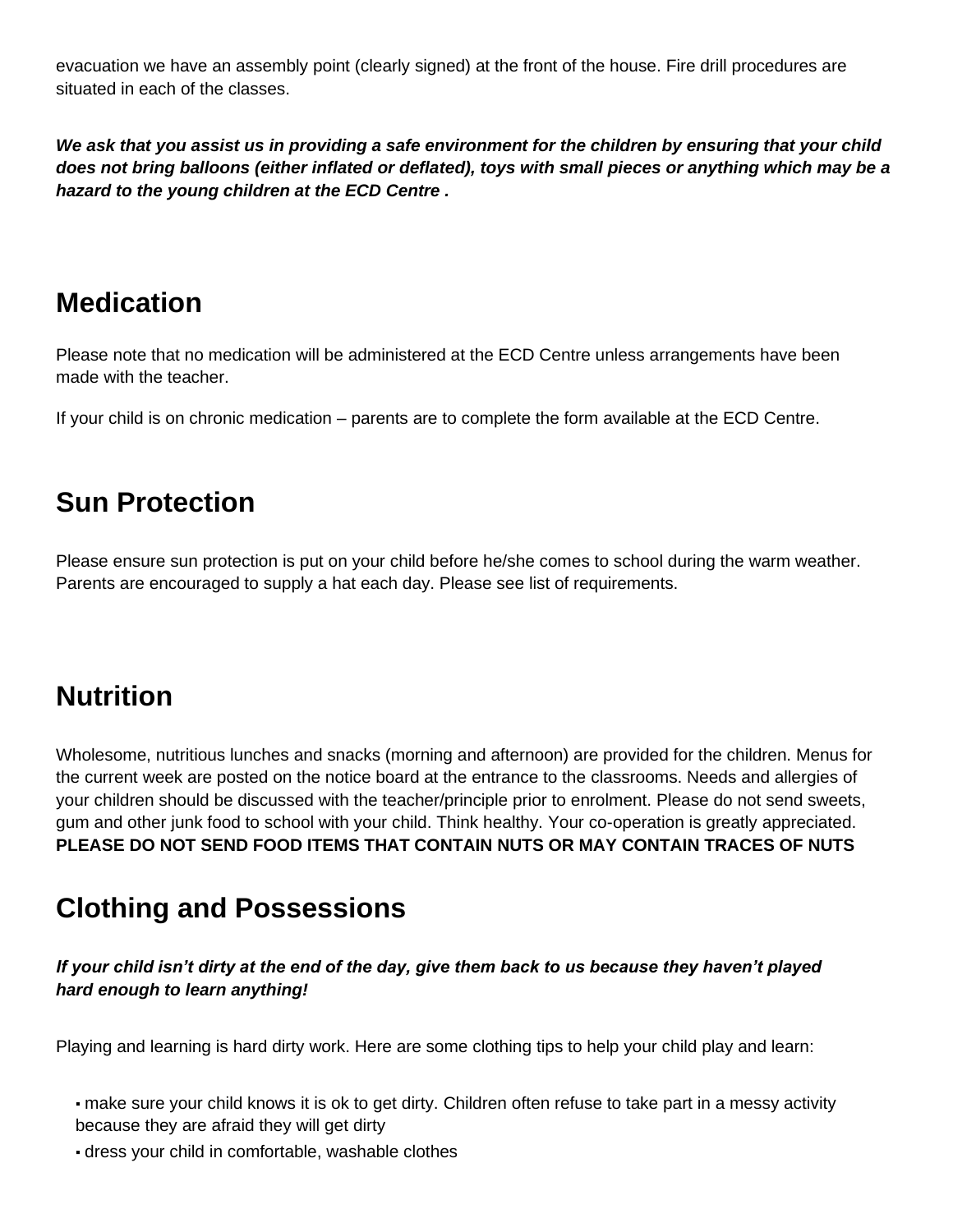▪ make sure your child has a change of indoor and outdoor clothing in their locker at all times, in case of accidents.

▪ please help keep your child safe by removing strings from your child's clothing (jackets/hoods etc.) to prevent choking/ strangulation

▪ label all clothing so they can be easily identified, all items without a label will be placed in the "lost and found" and after a period of time unclaimed items will be donated.

▪ send your child with clothing that encourages independent dressing and are easily laundered

▪ SHOES – please avoid sending lace up shoes to school – this makes getting ready for activities quicker for the teacher.

# **Hours of Operation**

This ECD Centre is open year round and operates Monday to Friday 7:00 a.m. to 5:15p.m. Children must not arrive at the ECD Centre BEFORE 7:00 a.m.

The ECD Centre closure dates for 2022 can be found on our website or in any of the classrooms.

(2022 Calendar provided to all parents)

# **Arrival and Departure**

Children must be brought directly to the classroom in the morning. Under NO circumstances should a child be sent into the ECD Centre alone and expected to find their classroom. Parents must ensure that a staff member is aware of the child's arrival. Make your presence known to the teacher, if your arrival hasn't been acknowledged.

Children must be picked up by 5:15 p.m. If anyone other than the person authorized on your application will be picking up your child, please let the teacher or principal know in advance. We will only release your child to persons you have advised upon. In the event of custodial disputes we must have legal documentation regarding child custody arrangements.

The ECD Centre assumes no responsibility for children once they are picked up by a person authorized by the parent (i.e. relative, an emergency contact, child care provider, etc.)

# **Enrolment**

Many children are able to enter a childcare facility with little or no complications. However, this transition can be difficult for some children. Our staff will do everything they possibly can to help both the child and the parent/guardian overcome the anxiety of separation. It has been our experience that children will quickly calm down and begin to explore their environment once the parent has left. We also welcome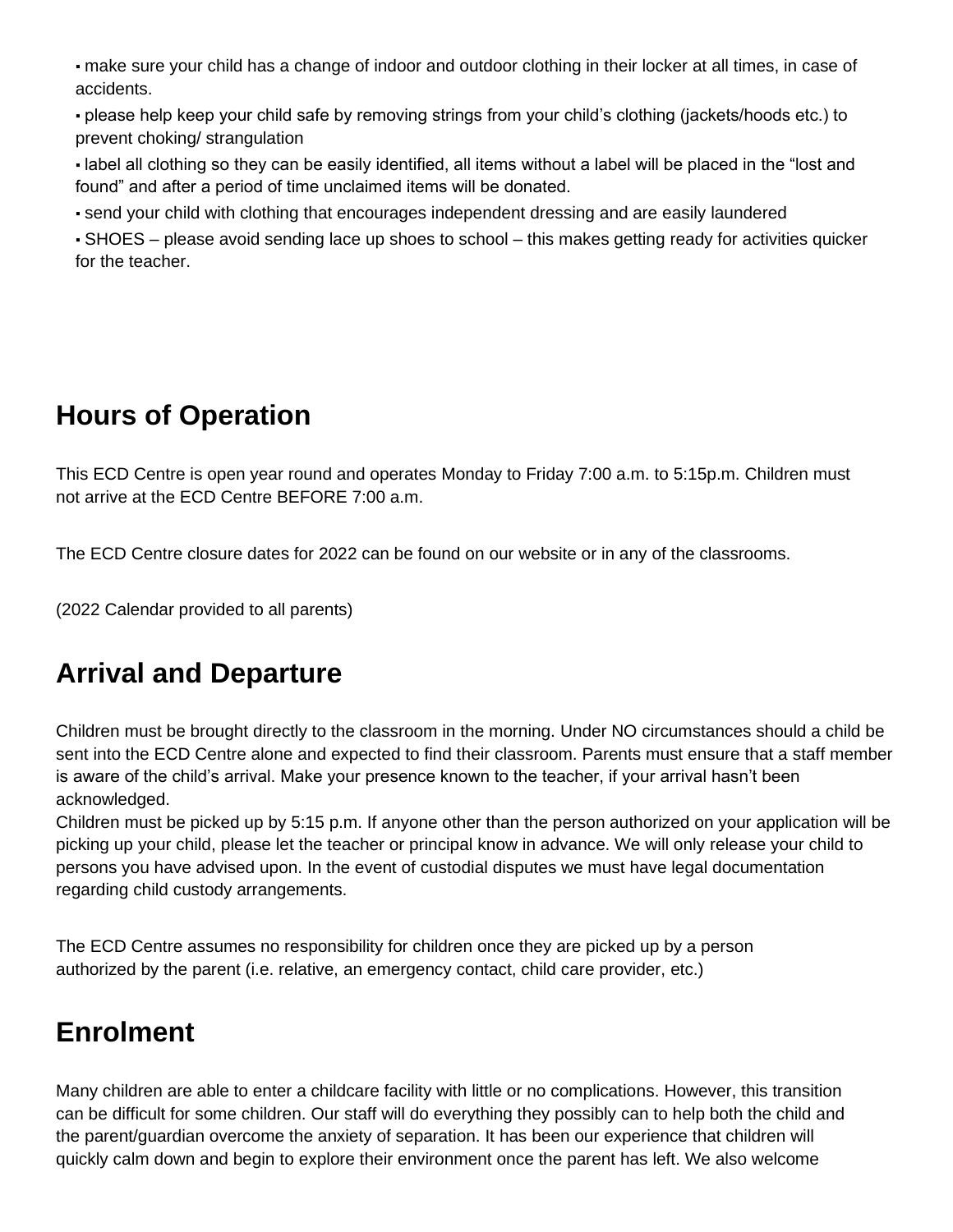parents' calls at any time throughout the day to discuss their child's day and to assist in reassuring the parent their child is adjusting.

**An enrolment form must be completed and returned and the registration fee paid prior to the child attending.** 

# **Fees**

A non- refundable placement fee of R2800 is required upon registration.

Fees are paid in advance and on the 25<sup>th of</sup> every month. If fees are not paid by the 25<sup>th of</sup> every month a 2% interest fee will be applied. Payment can be made via EFT.

**Two months written notice** is required when you wish to withdraw your child from this ECD Centre.

If you wish to take your child out of this ECD Centre within the last quarter of the year, you may do so on or before the 1<sup>st</sup> October. (I remind all parents of the 2 month notice period) If you choose to take your child out after the 1st October, you will still be liable for November and December full fees.

We have found over the last couple of years that parents have opted to take their children out just before we commence the December month, as this is a short month. This does affect the teacher's holiday pay and since we are open throughout the year, we feel that it is only fair that we safeguard our teacher's end of year pay-out and holiday. Which I am sure you will agree is very well deserved.

If your child is absent or sick or you are taking a family vacation during the year you will still be liable for the full fees for the month.

## **Communication and Parent Participation**

It is our goal as an ECD Centre to maintain an "OPEN DOOR" policy. We feel it is important to have open communication with the parents and families. Parents are always welcome at the centre at any time during the day to visit with their child without giving prior notice, and please feel free to call at any time to check on how your child's day is going. We ask that you advise us of any changes or events at home that may affect your child's behaviour. Our staff are committed to providing an environment which fosters co-operation between the home and centre. It is very important that both the parents and the teachers work together to help your child reach their full potential. Daily contact with parents is encouraged at drop off and pick up time. Feedback and suggestions are welcome at any time. Electronic surveys are sent out periodically. Reports are given at the end of Term 2 and Term 4. We will also provide an opportunity for all parents to sit down at scheduled times during the year and discuss their child's progress with the teachers and principal.

A yearly calendar will be in the classrooms indicating themes for the year and the associated activities etc.